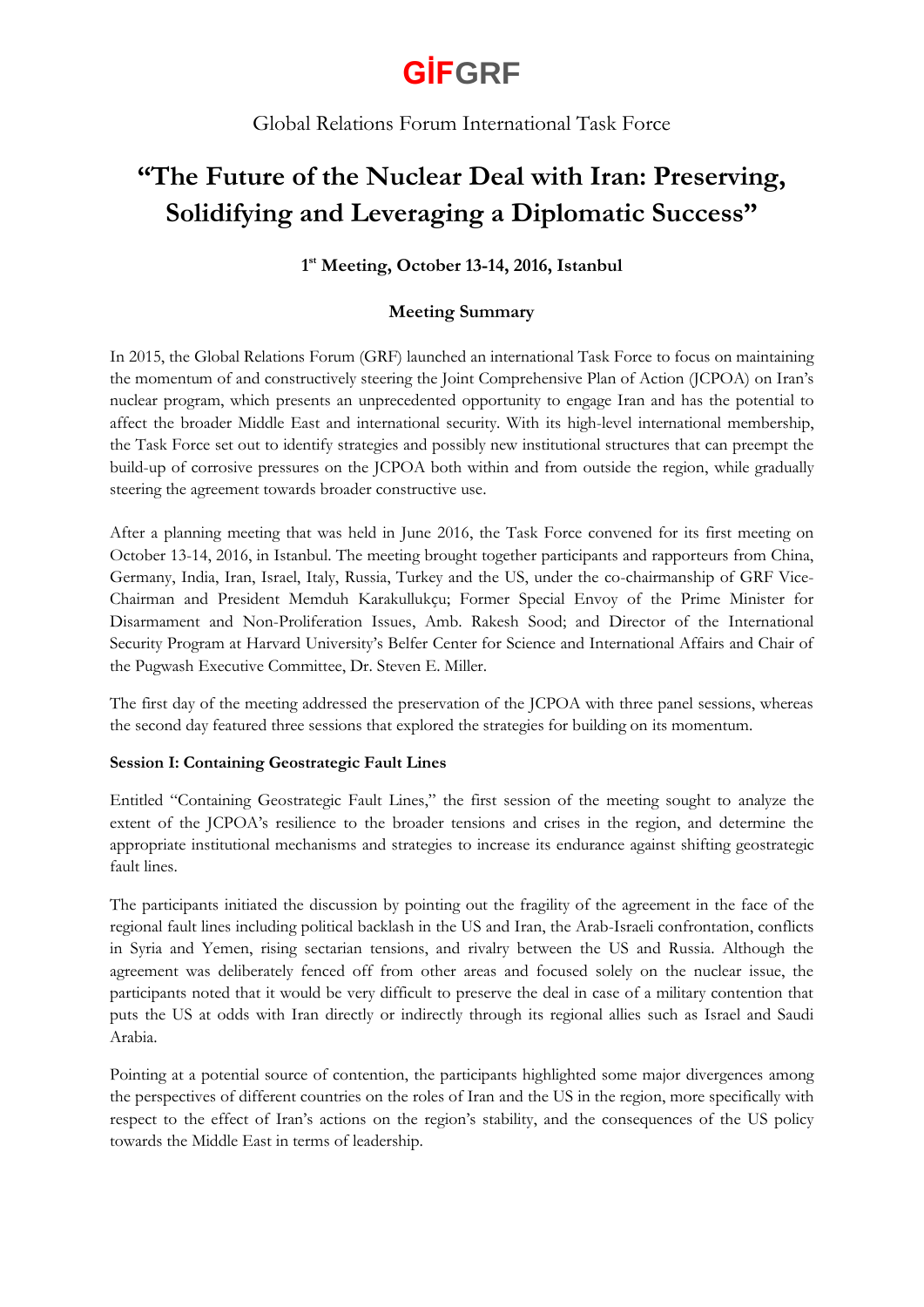While stressing the difficulty of compartmentalizing the JCPOA from these fault lines, the participants suggested that the resilience of the agreement can be bolstered by ensuring that it is implemented in a way that brings benefits to all parties involved.

#### **Session II: Domestic Political Dynamics**

In the second session of the meeting, entitled "Domestic Political Dynamics," the main focus was on the effect of domestic politics in Iran, Israel, Saudi Arabia and the US on the durability of the agreement. The participants evaluated the vulnerability of the JCPOA to domestic pressures, especially within the context of the upcoming elections in the US and Iran.

The participants noted with concern that in either scenario for the US presidency, the agreement is highly likely to come under strain: the Republican candidate could work with the Congress more easily, but he will not be in a position to defend the deal; and although the Democratic candidate would work towards providing enough sanctions relief to ease the Iranians and fend off unwanted action from the Congress, her inclination to preserve relations with the traditional allies of the US in the region might cast a shadow on the engagement with Iran.

As to the effects of domestic politics in Iran, the participants underlined that despite a significant number of full or partial supporters for the agreement in Iran, the expected benefits need to accrue more quickly in order to avoid a popular reaction against the continuation of the process. Moreover, the opposition in Iran has a strong and actively pursued stance against the extension of cooperation and dialogue with the West in other areas, the participants added.

#### **Session III: Economic Factors**

In the final session of the first day of meetings, "Economic Factors," the participants discussed the ways in which economically driven actions could potentially undermine or strengthen the JCPOA.

During the discussions, it was purported that the JCPOA has created a new economic environment for Iran's relations with the world, but there is a mismatch between the expectations from the deal and the results it has so far brought about. The agreement led to the suspension of the UN sanctions and the lifting of the EU sanctions on Iran's economic activities. The US sanctions, however, are partially lifted: the JCPOA only covered those related to nuclear activities, leaving the sanctions placed on other grounds such as terrorism and human rights intact. There is confusion about the legal implications of the JCPOA for conducting business with Iran, and investors are hesitant as they deem it to be very risky to invest in Iran at the moment. Consequently, several participants argued, some segments of the Iranian society feel that Iran is not reaping any economic benefits in return to the concessions it has made with the deal.

In order to mitigate the harmful effects of economic factors on the deal, the participants recommended incentives to advance the deal in small steps, gradually bridging the trust gap among the parties. The discussions also shed light on proposals such as creating economic zones in Iran that would be confined to certain sectors or creating safe havens for some companies, yet it was added that devising such policies necessitates broader consensus on the extent to which Iran's integration into the world economy is desired and will be facilitated by other states.

The participants then concluded the session on a positive note, arguing that in spite of all the barriers including the remaining sanctions and Iran's domestic issues such as lack of transparency, progress is being made on the economic front, as evidenced by the Boeing and Airbus deals. It was added that although it is unimaginable for the US and Iran to resolve all of their disagreements, the full exploitation of the economic benefits would take Iran's relations with the world to a very different state compared to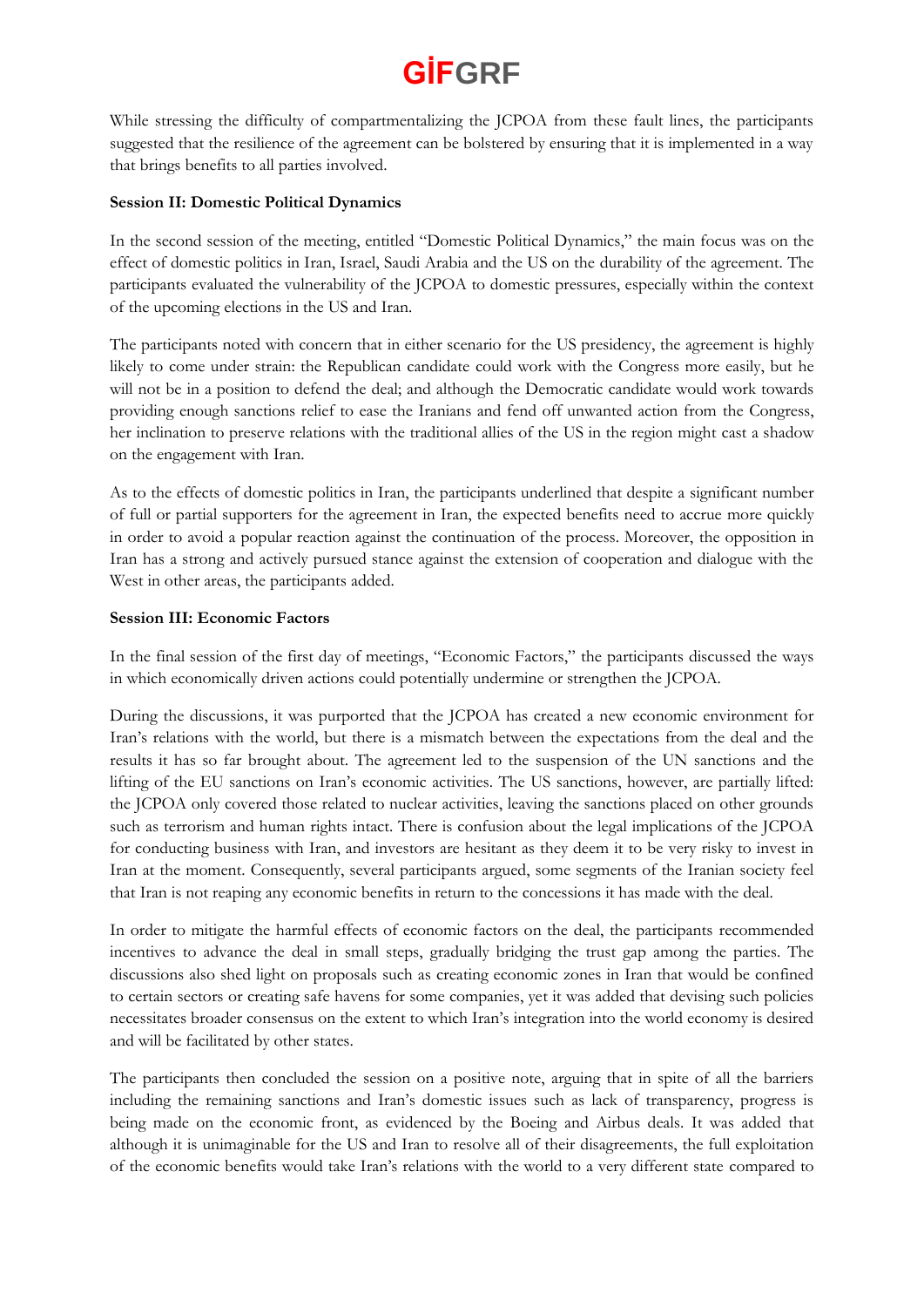that before the JCPOA. The US-China bilateral relations were put forth as evidence that at least theoretically, Iran and the US could have an economically-guided relationship despite their political differences.

#### **Session IV: Leveraging the JCPOA Laterally: Broader Cooperation for Regional/Global Security**

The fourth session of the meeting, entitled "Leveraging the JCPOA Laterally: Broader Cooperation for Regional/Global Security," discussed the possibility of building on the momentum of the JCPOA to manage relations in other security domains including cyber, maritime or missile capabilities.

Participants underlined that at the moment, parties to the deal lack both trust and the political will to cooperate in fields other than nuclear weapons, advising to channel efforts towards preserving the JCPOA and ensuring its implementation in full.

Nonetheless, preventing maritime conflicts emerged as a field that could benefit from additional efforts, as participants expressed concern that an incident between Iran and the United States in the Persian Gulf could raise tensions and harm the JCPOA.

#### **Session V: Extending the JCPOA Temporally**

The meeting's fifth session, entitled "Extending the JCPOA Temporally," addressed the possibility and desirability of continuing arms control efforts with Iran after the completion of the JCPOA's lifespan, through the extension of its duration or its replacement with new agreements. It also investigated incentives that could preempt the potentially destabilizing consequences of the deal's 10-15 year cut-off points.

During the discussion, participants suggested adopting confidence-building measures and utilizing technological developments in order to preserve regional security in the post-JCPOA period. In terms of confidence-building measures, the participants recommended the P5+1 to adopt a universal approach, applying the same principles in their relationships with other non-nuclear states so as to avoid double standards. The participants also suggested that extending the JCPOA laterally might help build confidence, stating that in addition to sea and cyber space agreements, the internationalization and depoliticization of Iran's civil nuclear program could serve as a way of building trust and increasing cooperation. In terms of technological options, the panelists advised the adoption of proliferation-resistant technologies that would reliably delineate civilian nuclear programs from nuclear weapons programs; or the adoption of a robust verification system that would address concerns about Iran's enrichment activities after the deal expires.

On the issue of extending the JCPOA temporally, the participants stressed that any offer should ensure that Iran also benefits from the extension. In an effort to determine what such offers would resemble, the participants explored several policy options including providing support for Iran's light-water reactor program and providing Iran, under the auspices of the IAEA, with a strategic reserve equivalent to a year's requirement of low-enriched uranium for each corresponding year of prolonging the deal.

#### **Session VI: Iran's Economic Engagement with the Region and the World**

The sixth session of the meeting, entitled "Iran's Economic Engagement with the Region and the World," addressed the issue of integrating Iran to the regional and global market economy, using the momentum of the JCPOA and the lifting of international sanctions. During the discussions, the challenges awaiting the process were outlined as the difficulty in attaining expected levels of growth; resistant domestic interest groups blocking reform and the non-transparent economic structure.